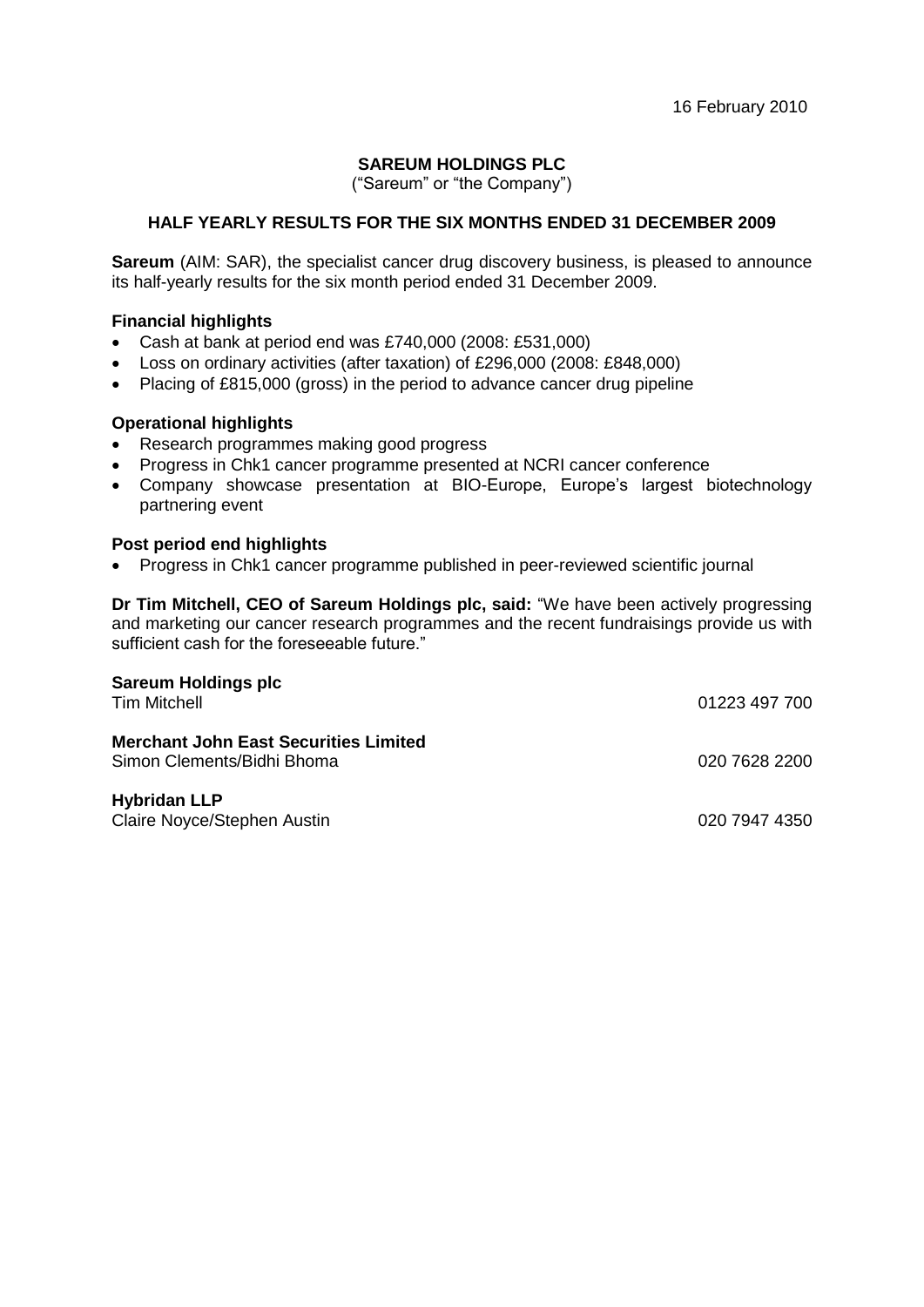### **Half-yearly results for the six months ended 31 December 2009**

### **Chairman's Statement**

Sareum continues to progress its in-house cancer drug pipeline, whilst managing the research spend such that we can drive the most promising lines of development to build the asset value of our programmes.

Sareum's most advanced in-house programme is carried out in conjunction with one of the world's leading cancer research organisations, The Institute of Cancer Research and Cancer Research Technologies Limited. This programme targets checkpoint kinase 1 which is important in controlling a cancer cell's response to DNA-damaging chemotherapy. Successful *in-vivo* efficacy studies were presented at the NCRI International Cancer Conference in October 2009 and published in the peer-reviewed scientific journal, Molecular Cancer Therapeutics, in January 2010. Furthermore, the fifth patent application arising from the programme was published in January 2010 and the most recent data demonstrates that programme compounds have the potential to be efficacious by oral administration, as well as by injection. This is an important step forward in the search for compounds with the most competitive combination of attributes. We believe that compounds from this programme compare favourably with current best in class therapies, and these latest publications and data will assist in our discussions with potential licensing partners.

The Company's other cancer programmes, targeting Aurora and FLT4 kinases, are progressing to plan, and continue to be evaluated in *in-vivo* efficacy models. We look forward to reporting the progress in these programmes over the coming months.

Coupled with this research activity, is a very active marketing campaign to licence these programmes to a pharmaceutical or biotechnology company partner. In November 2009, CEO Dr Tim Mitchell presented Sareum's cancer drug discovery pipeline at BIO-Europe 2009, Europe's largest biotechnology partnering event.

The recent share placings, in September and October 2009 provide sufficient cash resources for the foreseeable future whilst maintaining a significant investment in the Company's pipeline of cancer programmes. We raised substantially more than our internal target and this is allowing us to bring forward some research spend in the programmes showing the most promise. The Directors were pleased to receive this support from investing institutions and retail investors, particularly in the light of the current economic climate.

#### **Financial review**

During the six months under review the group raised £815,000, before expenses, from two placings of new ordinary shares on AIM. £315,000 was raised in September at 0.2p per share and the remaining £500,000 was raised in October at 0.25p per share. The funds raised will underwrite the ongoing development of the group's drug discovery programmes.

We ended the half year with net assets of £797,000, including £740,000 of cash in the bank. The Directors believe that the Company has sufficient cash to fund the business for the foreseeable future. A commercial deal on one or more of the research programmes would further increase the duration of its funds.

## **Outlook**

Our primary objective is to progress our in-house cancer drug discovery pipeline to deliver drug candidates that are positioned to attract lucrative partnering deals with pharmaceutical companies. We will continue to advance these programmes and expect to develop further drug candidates for pre-clinical studies during the current financial year. We are actively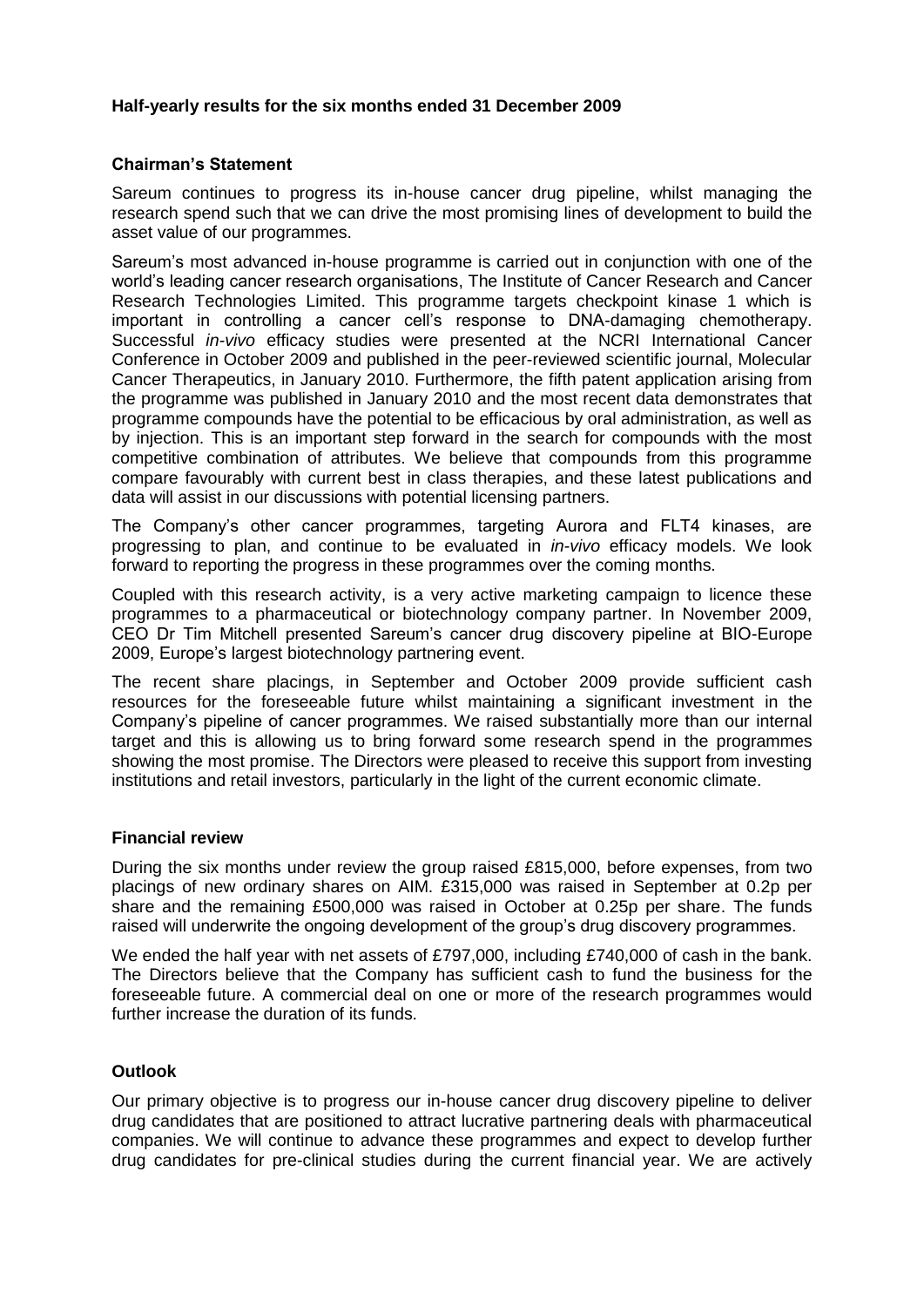seeking licensing partners with the aim of achieving a licensing deal on at least one of our current in-house programmes.

Dr Paul Harper,

Chairman, Sareum Holdings plc

# **Consolidated Income Statement for the six months ended 31 December 2009**

|                                                    | <b>Unaudited</b><br><b>Six months</b><br>ended<br>31 Dec 09<br>£'000 | <b>Unaudited</b><br><b>Six months</b><br>ended<br>31 Dec 08<br>£'000 | <b>Audited</b><br><b>Year ended</b><br>30 Jun 09<br>£'000 |
|----------------------------------------------------|----------------------------------------------------------------------|----------------------------------------------------------------------|-----------------------------------------------------------|
| <b>Revenue</b>                                     | ۰                                                                    | 32                                                                   | 32                                                        |
| Operating expenses                                 | (322)                                                                | (936)                                                                | (1, 185)                                                  |
| <b>Operating Loss</b>                              | (322)                                                                | (904)                                                                | (1, 153)                                                  |
| Finance income                                     | $\qquad \qquad \blacksquare$                                         | (3)                                                                  | (3)                                                       |
| Finance costs                                      |                                                                      | 13                                                                   | 14                                                        |
| Loss before tax                                    | (322)                                                                | (894)                                                                | (1, 142)                                                  |
| Tax                                                | 26                                                                   | 46                                                                   | 68                                                        |
| Loss on ordinary activities after<br>taxation      | (296)                                                                | (848)                                                                | (1,074)                                                   |
| Loss per share (pence)<br><b>Basic and diluted</b> | (0.03)                                                               | (0.10)                                                               | (0.13)                                                    |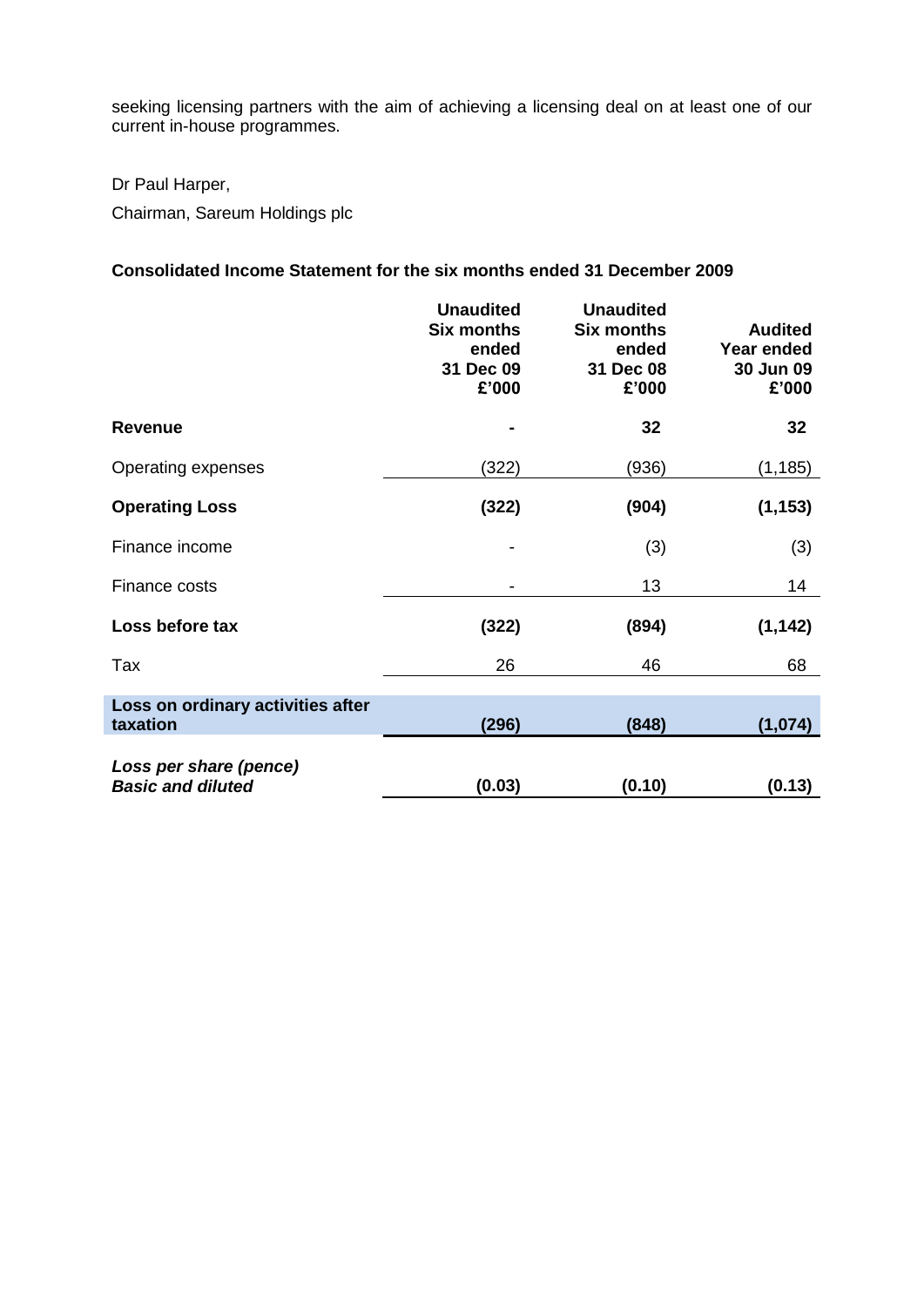## **Consolidated Balance Sheet as at 31 December 2009**

I

|                                   | <b>Unaudited</b><br>As at<br>31 Dec 09<br>£'000 | <b>Unaudited</b><br>As at<br>31 Dec 08<br>£'000 | <b>Audited</b><br>As at<br>30 Jun 09<br>£'000 |
|-----------------------------------|-------------------------------------------------|-------------------------------------------------|-----------------------------------------------|
| <b>Non-current assets</b>         |                                                 |                                                 |                                               |
| Intangible assets                 | 1                                               | $\overline{2}$                                  | $\overline{2}$                                |
| Property, plant and equipment     | 1                                               | $\overline{2}$                                  | 1                                             |
|                                   | $\overline{2}$                                  | $\overline{\mathbf{4}}$                         | $\overline{\mathbf{3}}$                       |
| <b>Current assets</b>             |                                                 |                                                 |                                               |
| <b>Debtors</b>                    | 137                                             | 87                                              | 101                                           |
| Cash and cash equivalents         | 740                                             | 531                                             | 274                                           |
|                                   | 877                                             | 618                                             | 375                                           |
| Creditors: amounts due within one |                                                 |                                                 |                                               |
| year                              | (82)                                            | (70)                                            | (52)                                          |
| <b>Net current assets</b>         | 795                                             | 548                                             | 323                                           |
|                                   |                                                 |                                                 |                                               |
| <b>Net assets</b>                 | 797                                             | 552                                             | 326                                           |
| <b>Equity</b>                     |                                                 |                                                 |                                               |
| Called up share capital           | 294                                             | 204                                             | 204                                           |
| Share premium                     | 6,078                                           | 5,401                                           | 5,401                                         |
| Retained earnings                 | (5,575)                                         | (5,053)                                         | (5,279)                                       |
| <b>Total equity</b>               | 797                                             | 552                                             | 326                                           |
|                                   |                                                 |                                                 |                                               |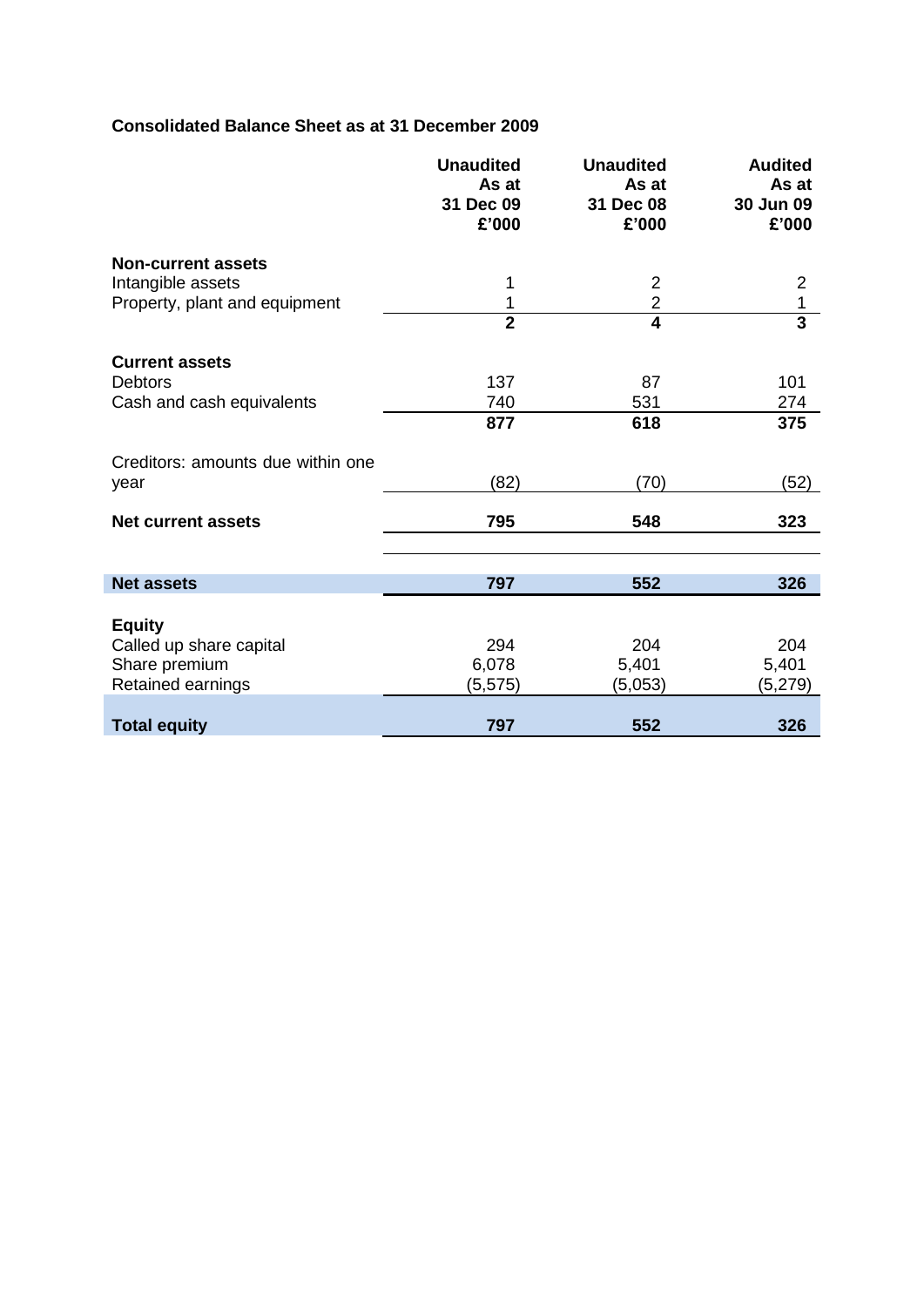**Consolidated Statement of changes in equity for the six months ended 31 December 2009**

|                                                                                       | <b>Share</b><br>Capital<br>£'000 | <b>Share</b><br><b>Premium</b><br>£'000 | <b>Retained</b><br>Loss<br>£'000 | Total<br>£'000      |
|---------------------------------------------------------------------------------------|----------------------------------|-----------------------------------------|----------------------------------|---------------------|
| As at 30 June 2008 (Unaudited)<br>Loss for the period                                 | 204                              | 5,401                                   | (4, 205)<br>(848)                | 1,400<br>(848)      |
| As at 31 December 2008 (Unaudited)<br>Loss for the period                             | 204                              | 5,401                                   | (5,053)<br>(226)                 | 552<br>(226)        |
| As at 30 June 2009 (Unaudited)<br>Issue of share capital (net)<br>Loss for the period | 204<br>90                        | 5,401<br>677                            | (5, 279)<br>(296)                | 326<br>767<br>(296) |
| As at 31 December 2009 (Unaudited)                                                    | 294                              | 6,078                                   | (5, 575)                         | 797                 |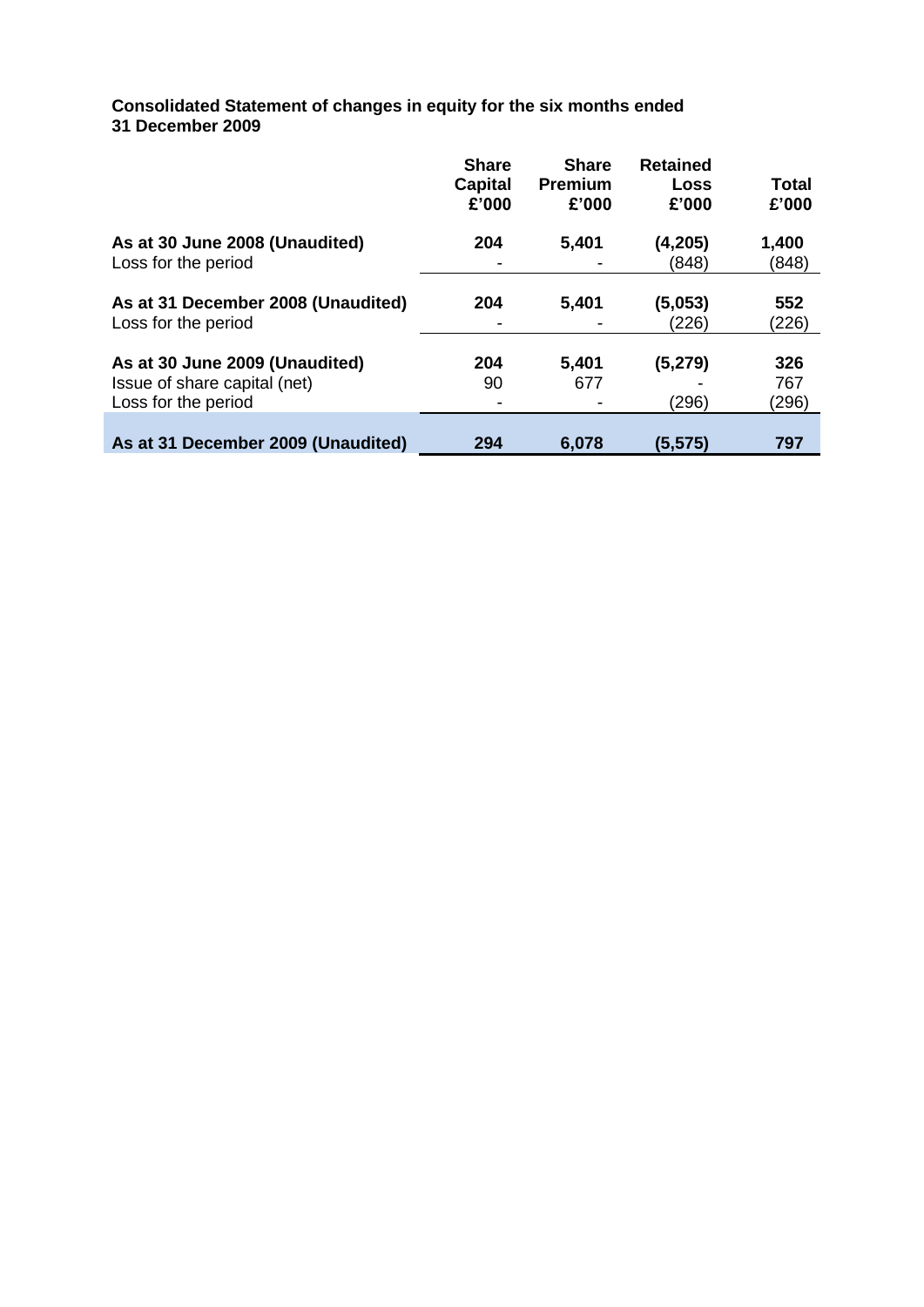**Consolidated Cash Flow Statement for the six months ended 31 December 2009**

|                                                                                  | <b>Unaudited</b><br><b>Six Months</b><br>ended<br>31 Dec 09<br>£'000 | <b>Unaudited</b><br><b>Six Months</b><br>ended<br>31 Dec 08<br>£'000 | <b>Audited</b><br>Year ended<br>30 Jun 09<br>£'000 |
|----------------------------------------------------------------------------------|----------------------------------------------------------------------|----------------------------------------------------------------------|----------------------------------------------------|
| Cash flows from operating activities                                             |                                                                      |                                                                      |                                                    |
| Cash outflow from operating activities                                           | (301)                                                                | (778)                                                                | (1,036)                                            |
| Interest paid                                                                    |                                                                      | (3)                                                                  | (3)                                                |
| Research and Development tax credit                                              |                                                                      | 325                                                                  | 325                                                |
| Net cash used in operating activities                                            | (301)                                                                | (456)                                                                | (714)                                              |
|                                                                                  |                                                                      |                                                                      |                                                    |
| Cash flows from investing activities                                             |                                                                      |                                                                      |                                                    |
| Disposal of fixed assets                                                         |                                                                      | 707                                                                  | 707                                                |
| Interest received                                                                |                                                                      | 13                                                                   | 14                                                 |
| Net cash from investing activities                                               |                                                                      | 720                                                                  | 721                                                |
|                                                                                  |                                                                      |                                                                      |                                                    |
| Cash flows from financing activities<br>Net proceeds from ordinary shares issued | 767                                                                  |                                                                      |                                                    |
| Repayment of loans                                                               |                                                                      | (214)                                                                | (214)                                              |
|                                                                                  |                                                                      |                                                                      |                                                    |
| from/(used<br>financing<br>in)<br><b>Net</b><br>cash                             |                                                                      |                                                                      |                                                    |
| activities                                                                       | 767                                                                  | (214)                                                                | (214)                                              |
|                                                                                  |                                                                      |                                                                      |                                                    |
| Increase/(Decrease)<br>in<br>cash<br>and<br>equivalents                          | 466                                                                  | 50                                                                   | (207)                                              |
|                                                                                  |                                                                      |                                                                      |                                                    |
| Cash and equivalents at start of period                                          | 274                                                                  | 481                                                                  | 481                                                |
|                                                                                  |                                                                      |                                                                      |                                                    |
| Cash and equivalents at end of period                                            | 740                                                                  | 531                                                                  | 274                                                |